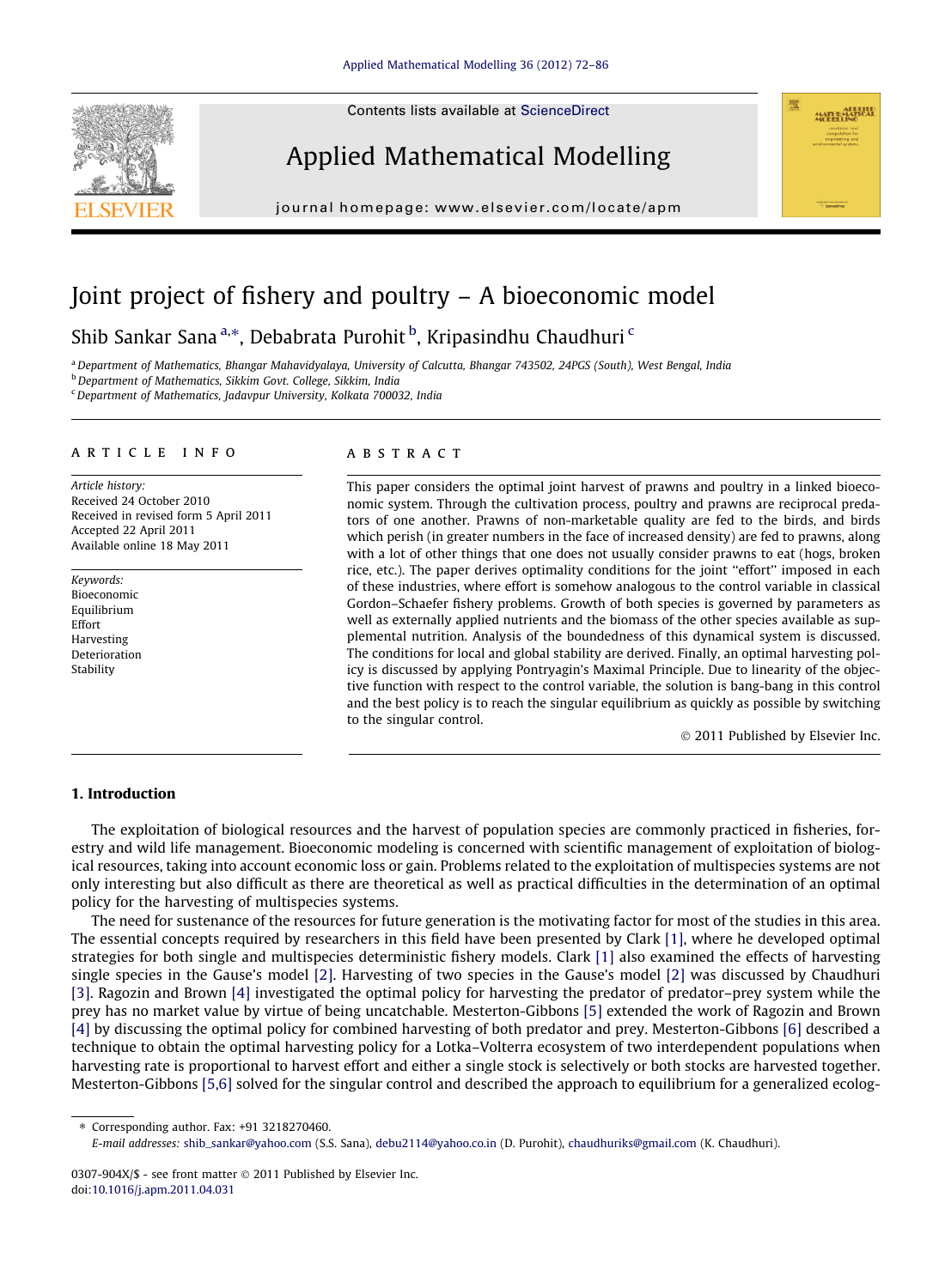ical interaction. Chaudhuri and Saha Ray [\[7\]](#page-13-0) considered the problem of exploiting a prey-predator community in which the growth of both the prey and the predator obeys the logistic law of growth. Hoagland and Jin [\[8\]](#page-13-0) partially solved the same generalized interacting-species case while one species had extractive value and the other existence value. Hoagland et al. [\[9\]](#page-13-0) examined the interactions between marine (or estuarine) aquaculture and a wild harvest fishery. In this connection, they developed a framework to analyse the tradeoffs between a wild harvest fishery and aquaculture occuring in the same region and selling into the same market. Jin et al. [\[10\]](#page-13-0) developed an economic-ecological model by merging an input–output model of coastal economy with a model of a marine food web. According to them, specific environmental and natural resource parameters may be calculated by the ecological model and then used as input parameters for the economic model. Herrera [\[11\]](#page-13-0) analysed the nonselective harvest of two stocks with generalized ecological interaction and different persistent distributions across two spatial strata. In his model, an aggregate effort control, depending on harvest response was shown to partially dissipate rents relative to the case where the spatial distribution of effort could be specified. Purohit and Chaudhuri [\[12\]](#page-13-0) further developed this model considering taxation as a control instrument and opted for more realistic catch rate function, where the dynamics of the multispecies is governed by Gompertz law of growth.

In a competitive market, the quality of a product in any business organization is a big issue. The conforming quality of the product is sold in the market to keep brand image of the enterprize, whereas the non-conforming quality (deteriorated) items are used in another purpose at less marketing value. Deterioration, in general, may be considered as the result of various effects on stock such as damage, decreasing usefulness in main purpose and many more. Goyal and Giri [\[13\]](#page-13-0) presented a review of the inventory literature for deteriorating items since early 1990s. Other papers related to this area are Wee [\[14,15\]](#page-13-0), Cardenas-Barron [\[16\],](#page-13-0) Goyal and Cardenas-Barron [\[17\]](#page-13-0), Khanra and Chaudhuri [\[18\],](#page-13-0) Sana and Chaudhuri [\[19\],](#page-13-0) Mukhopadhyay et al. [\[20,21\]](#page-13-0), Ghosh and Chaudhuri [\[22\],](#page-13-0) among others.

Effects of inflation and time value of money can no longer be ignored in the present economy because large scale of inflation and time value of money decline the purchasing power of money sharply. Buzacott [\[23\]](#page-13-0) was the first who extended the economic order quantity model, incorporating inflation and time value of money. The other noteable paper in this direction, mention should be made of the works by Beirman and Thomas [\[24\]](#page-13-0), Misra [\[25,26\],](#page-13-0) Aggarwal [\[27\],](#page-13-0) Chandra and Bahner [\[28\]](#page-14-0), Ray and Chaudhuri [\[29\],](#page-14-0) Sana [\[30\],](#page-14-0) among others.

According to Singholka [\[31\]](#page-14-0) and Michael [\[32\],](#page-14-0) giants prawns feed chicken or ground fish flesh mixed with cooked broken rice, beef, hog, etc. Probably much of the supplemental food (broken rice, dead poultry, beef, hog, fish processing waste, prawn processing wastes, snails, etc.) added acts as a fertilizer and increases the biological productivity of the pond as a whole rather than acting as a true prawn feed. Certainly it seems, particularly in macrobrachium culture that much of the pelleted food added is eaten by small fishes, which themselves form a source of food for the giant prawns. Based on the above philosophy, the current study is to model a combined project of prawn fishery and poultry of birds. It is rational to argue that the deteriorated (non-conforming quality) prawn (mainly shrimp) is used as a nutrient of poultry. Conversely, the dead birds/living birds and excreta of birds are used as a nutrient of prawn fishery. Consequently, the nutrients of prawn fishery and poultry are interconnected. Quite often, these are controlled with outside supply of nutrients. The growth rates of prawn and birds in poultry are considered as functions of available nutrients and volume of on-hand biomass simultaneously.

## 2. Notation

The following notation are considered to develop the model:

| Notation              |                                                                                                                                                                                                                                           |
|-----------------------|-------------------------------------------------------------------------------------------------------------------------------------------------------------------------------------------------------------------------------------------|
| X(t)                  | biomass of prawn at time t                                                                                                                                                                                                                |
| Y(t)                  | biomass of birds (broiler) at time t                                                                                                                                                                                                      |
| $N_x(t)$              | amount of nutrient at time t for prawn                                                                                                                                                                                                    |
| $\kappa_{\rm x}$      | upper limit of $N_{r}(t)$                                                                                                                                                                                                                 |
| $N_{y}(t)$            | amount of nutrient at time t for broiler                                                                                                                                                                                                  |
| $\kappa_{\rm v}$      | upper limit of $N_v(t)$                                                                                                                                                                                                                   |
| $\sigma_x$            | natural growth rate of X which is independent of supplied nutrient $N_x$                                                                                                                                                                  |
| $\sigma_v$            | natural growth rate of Y which is independent of supplied nutrient $N_v$                                                                                                                                                                  |
| $\theta_x$            | deterioration rate which is a fraction of on-hand biomass of $X(t)$                                                                                                                                                                       |
| $\theta_{\rm v}$      | deterioration rate which is a fraction of on-hand biomass of $Y(t)$                                                                                                                                                                       |
| E(t)                  | joint effort function to look after the project at time t                                                                                                                                                                                 |
| $\gamma_{\mathbf{x}}$ | harvesting coefficient of prawn due to effort                                                                                                                                                                                             |
| $\beta_{x}$           | natural harvesting coefficient of prawn, independent of effort, which is a fraction of on-hand biomass of $X(t)$                                                                                                                          |
| $\gamma_{y}$          | harvesting (available stock for selling) coefficient of broiler due to effort                                                                                                                                                             |
| $\beta_v$             | natural harvesting (available stock for selling) coefficient of broiler, independent of effort, which is a fraction                                                                                                                       |
|                       | of on-hand biomass of $Y(t)$                                                                                                                                                                                                              |
|                       | $\overline{A}$ and $\overline{A}$ are the contract of the contract of the contract of the contract of the contract of the contract of the contract of the contract of the contract of the contract of the contract of the contract of the |

 $(N_{01},N_{02})$  supplied nutrients, from outside, per unit biomass of prawn and broiler, respectively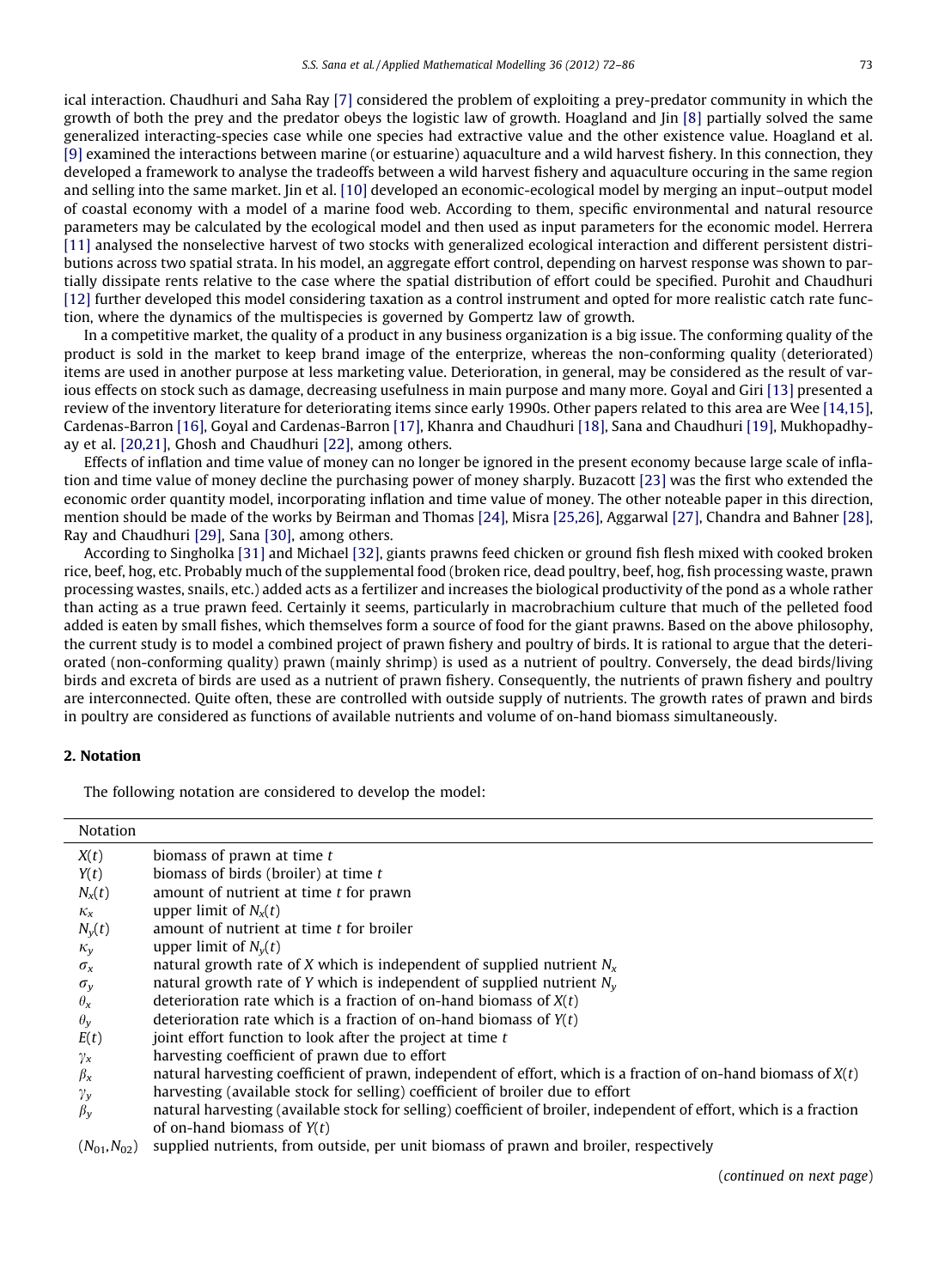<span id="page-2-0"></span>(continued)

| <b>Notation</b>       |                                                                                                      |
|-----------------------|------------------------------------------------------------------------------------------------------|
| $(\alpha_x,\alpha_y)$ | conversion factors, both are positive, of nutrients from deteriorated prawn and broiler respectively |
| $(\tau_x, \tau_y)$    | absorbed nutrients per unit biomass of $(X, Y)$ respectively                                         |
| $(C_1, C_2)$          | cost of unit mass of supplied nutrients $(N_{01}, N_{02})$ respectively                              |
| $(\xi_x, \xi_y)$      | treatment (effort) cost per unit biomass of $(X, Y)$ respectively                                    |
| C(X, Y)               | cost per unit effort                                                                                 |
| $(p_x, p_y)$          | selling price per unit mass of prawn and broiler respectively                                        |
| $\delta = (r - i)$    | <i>r</i> and <i>i</i> are rates of interest and inflation per unit currency                          |

## 3. Formulation of the model

We consider a joint project of fishery and poultry (see [Fig. 1](#page-3-0)). Quite often, the excreta (matters discharged from animal bodies) of broilers and deteriorated broilers are used as nutrient (food) of prawn. The deteriorated prawn and shrimp which have less market price are used as nutrient (food) of the broiler. The state of nutrients of  $(X, Y)$  at time t are as follows:

$$
N_x(t) = N_{01}X(t) + \alpha_x \theta_y Y(t) - \tau_x X(t) = N_1 X(t) + \alpha_x \theta_y Y(t), \quad \text{where } N_1 = N_{01} - \tau_x \tag{1}
$$

and

$$
N_y(t) = N_{02}Y(t) + \alpha_y \theta_x X(t) - \tau_y Y(t) = N_2 Y(t) + \alpha_y \theta_x X(t), \text{ where } N_2 = N_{02} - \tau_y.
$$
 (2)

Here  $N_{01}$  is supplied nutrient per unit biomass of X from outside,  $\alpha_x \theta_y Y(t)$  is converted nutrient from deteriorated broiler and excreta of broiler and  $\tau_x$  is the absorbed nutrient per unit biomass of X. N<sub>02</sub> is supplied nutrient per unit mass of broiler from outside,  $\alpha_v \theta_x X$  is converted nutrient from deteriorated prawn and  $\tau_v$  is absorbed nutrient per unit biomass of broiler. In this model,  $(N_{01},N_{02})$  is less than  $(\tau_x,\tau_y)$  because the partial amounts  $(\alpha_x\theta_yY,\alpha_y\theta_xX)$  of nutrients for  $(N_x,N_y)$  are produced in the firm itself. The governing dynamical system of the species (X,Y) are as follows:

$$
\dot{X}(t) = (\sigma_x + N_x/\kappa_x)X - h_x - \theta_x X \tag{3}
$$

and

$$
\dot{Y}(t) = (\sigma_y + N_y/\kappa_y)Y - h_y - \theta_yY,\tag{4}
$$

where  $\theta_x$  is the deterioration (decay) rate of the on-hand stock of biomass of X and  $\theta_y$  is the deterioration (decay) rate of the on-hand stock of biomass of Y,  $0 < (\theta_x, \theta_y) < 1$ . ( $N_x/\kappa_x$ )X is the growth rate of X that depends upon existing nutrient ( $N_x$ ) and volume of biomass of X.  $(N_y/\kappa_y)$ Y is the growth rate of Y that depends upon existing nutrient  $(N_y)$  and volume of biomass of Y. The harvesting rates  $(h_x, h_y)$  of the species  $(X, Y)$  are considered as follows:

$$
h_x = \beta_x X + E \gamma_x X \tag{5}
$$

and

$$
h_y = \beta_y Y + E \gamma_y Y,\tag{6}
$$

where  $\beta_x(0 \le \beta_x \le 1)$  is a normal harvesting coefficient of X,  $\beta_x X$  is normal harvesting rate of X,  $\gamma_x$  is harvesting coefficient due to effort E and  $\gamma_x EX$  is harvesting rate by effort E. Similarly,  $\beta_v Y$  is normal harvesting (available stock for selling) rate of Y and  $\gamma_\nu$ EY is harvesting (available stock for selling) rate due to effort E. Although the species are non-interacting directly, their growths are mutually dependent because of the common effort  $(E)$  and also their nutrients are interconnected. Here, the term 'harvesting' is used in a broad sense. Harvesting is to store the species (broiler and prawn) to meet the demand in the market. The fishes are harvested with nets, bedding or any other processes. As the nutrient of poultry is dependent on fishes, the availability of poultry birds is indirectly dependent on effort E. Consequently, harvesting rate of poultry is a function of common effort E. Moreover, E is the common effort to look after the overall performance of the project.

Now, substituting Eqs.  $(1)$ ,  $(2)$ ,  $(5)$  and  $(6)$  in Eqs.  $(3)$  and  $(4)$ , we have

$$
\begin{pmatrix}\n\dot{X} \\
\dot{Y}\n\end{pmatrix} = \begin{pmatrix}\nX(-A_x + (N_1/\kappa_x)X + (\alpha_x \theta_y/\kappa_x)Y) \\
Y(-A_y + (\alpha_y \theta_x/\kappa_y)X + (N_2/\kappa_y)Y)\n\end{pmatrix},
$$
\n(7)

where  $A_x = \beta_x + E\gamma_x + \theta_x - \sigma_x$  and  $A_y = \beta_y + E\gamma_y + \theta_y - \sigma_y$ . Now, solving – solving  $-A_x + (N_1/\kappa_x)\overline{X} + (\alpha_x\theta_y/\kappa_x)\overline{Y} = 0$  and  $-A_y+(\alpha_y\theta_x/\kappa_y)\overline{X}+(N_2/\kappa_y)\overline{Y}=0$ , we have

$$
\begin{pmatrix}\n\overline{X} = \frac{A_{x} \kappa_x N_2 - A_y \kappa_y \alpha_x \theta_y}{N_1 N_2 - \alpha_x \alpha_y \theta_x \theta_y} \\
\overline{Y} = \frac{A_y \kappa_y N_1 - A_x \kappa_x \alpha_y \theta_x}{N_1 N_2 - \alpha_x \alpha_y \theta_x \theta_y}\n\end{pmatrix}.
$$
\n(8)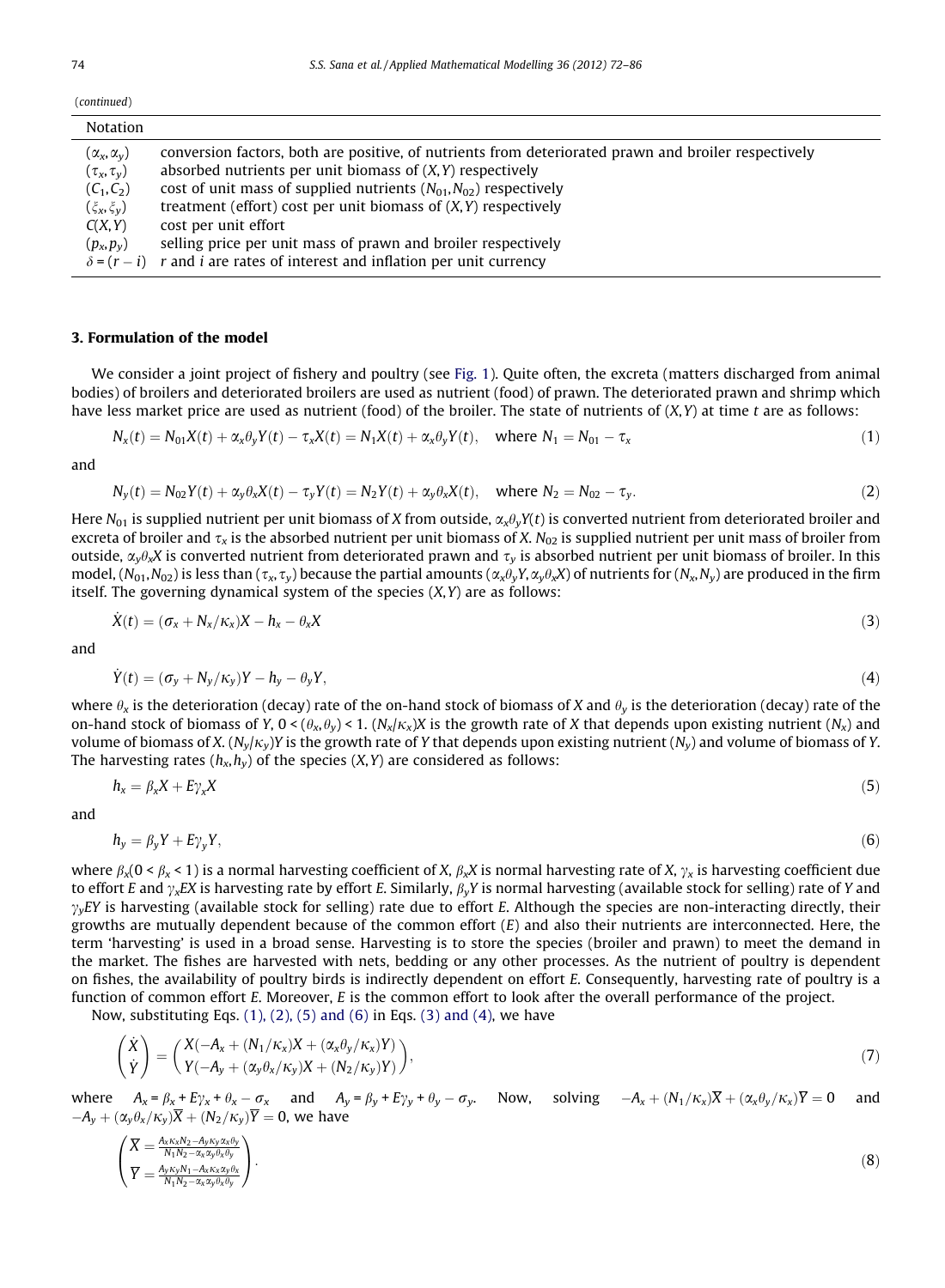<span id="page-3-0"></span>

Fig. 1. Pictorial representation of the project.

For feasibility of our model,  $\overline{X} \ge 0$  and  $\overline{Y} \ge 0$  imply

 $(A_xK_xN_2 \geq A_yK_y\alpha_x\theta_y \& A_yK_yN_1 \geq A_xK_x\alpha_y\theta_x$  when  $N_1N_2 > \alpha_x\alpha_y\theta_x\theta_y$  $\left(A_{x}K_{x}N_{2}\leqslant A_{y}K_{y}\alpha_{x}\theta_{y}\& A_{y}K_{y}N_{1}\leqslant A_{x}K_{x}\alpha_{y}\theta_{x}$  when  $N_{1}N_{2}<\alpha_{x}\alpha_{y}\theta_{x}\theta_{y}$  $\hspace{1.6cm} . \hspace{3.1cm} (9)$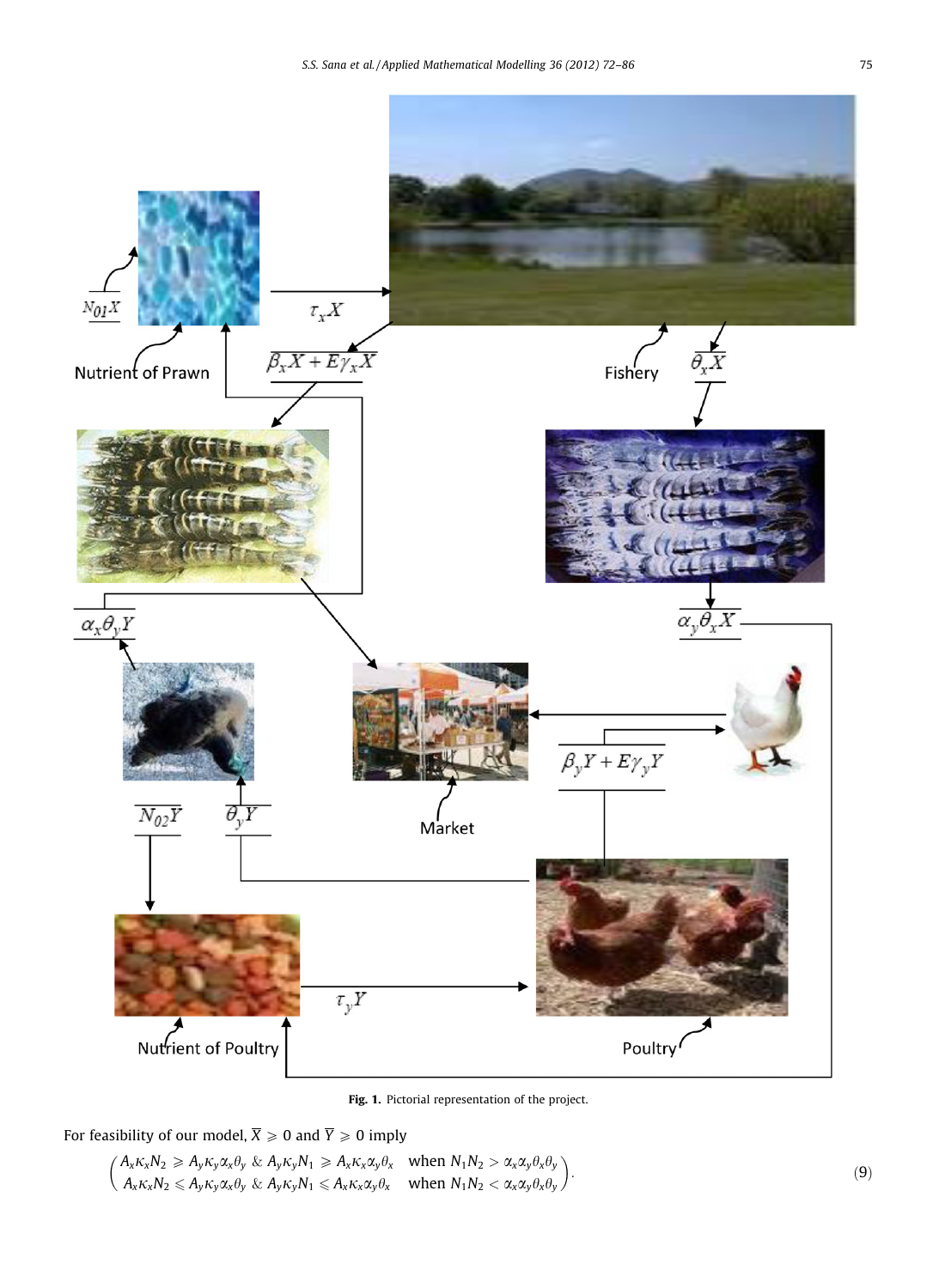## 3.1. Equilibria of the system

The possible steady states of the dynamical system [\(7\)](#page-2-0) are: (i)  $S_0 = (0,0)$ , (ii)  $S_1 = (A_x \kappa_x / N_1, 0)$ , (iii)  $S_2 = (0, A_y \kappa_y / N_2)$ , (iv)  $S_3 = (\overline{X}, \overline{Y})$  with conditions in Eq. [\(9\)](#page-3-0).

## 3.2. Boundedness of the system

**Lemma 1.** All solutions of the dynamical systems of Eq. [\(7\)](#page-2-0) which starts in  $R_2^+$  are uniformly bounded.

**Proof.** See Appendix  $A \Box$ 

#### 3.3. Local stability analysis

We shall now investigate the local behavior of critical points of the dynamical system in Eq. [\(7\)](#page-2-0). The variational matrix of the system of Eq. [\(7\)](#page-2-0) is

$$
V(X,Y) = \begin{pmatrix} -A_x + (2N_1/\kappa_x)X + (\alpha_x \theta_y/\kappa_x)Y & (\alpha_x \theta_y/\kappa_x)X \\ (\alpha_y \theta_x/\kappa_y)Y & -A_y + (\alpha_y \theta_x/\kappa_y)X + (2N_2/\kappa_y)Y \end{pmatrix}.
$$
 (10)

At the critical point  $S<sub>0</sub>(0, 0)$ , the variational matrix is

$$
V(0,0)=\begin{pmatrix}-A_x & 0\\ 0 & -A_y\end{pmatrix}.
$$

Eigenvalues corresponding to S<sub>0</sub> are  $-A_x$  and  $-A_y$ . Here, S<sub>0</sub>(0,0) is a stable node if  $A_x$  > 0 and  $A_y$  > 0 hold simultaneously. At the point  $S_1(A_x\kappa_x/N_1, 0)$ , the variational matrix is

:

:

$$
V(A_x \kappa_x / N_1, 0) = \begin{pmatrix} A_x & \alpha_x \theta_y A_x / N_1 \\ 0 & -A_y + \alpha_y \theta_x A_x \kappa_x / (N_1 \kappa_y) \end{pmatrix}
$$

The corresponding eigenvalues of the above are  $A_x$  and  $-A_y + \alpha_y \theta_x A_x \kappa_x/(N_1 \kappa_y)$  both of which are negative if  $A_x < 0$  and  $A_y > \alpha_y \beta_x A_x K_x/(N_1 K_y)$  hold. These are the conditions for  $S_1$  being a stable node. Similarly, at  $S_2(0, A_y K_y/N_2)$ ,

$$
V(0, A_yK_y/N_2) = \begin{pmatrix} -A_x + \alpha_x \theta_y K_x A_y / (K_x N_2) & 0 \\ \alpha_y \theta_x A_y / N_2 & A_y \end{pmatrix}
$$

The corresponding eigenvalues of S<sub>2</sub> are  $-A_x + \alpha_x \theta_y K_x A_y/(K_x N_2)$  and  $A_y$  both of which are negative if  $A_x > \alpha_x \theta_y K_x A_y/(K_x N_2)$ and  $A_y < 0$  hold. These are the conditions of  $S_2$  being a stable node. At the critical point  $S_3(\overline{X}, \overline{Y})$ , the variational matrix is

$$
V(\overline{X},\overline{Y})=\begin{pmatrix}-A_x+(2N_1/\kappa_x)\overline{X}+(\alpha_x\theta_y/\kappa_x)\overline{Y} & (\alpha_x\theta_y/\kappa_x)\overline{X} \\ (\alpha_y\theta_x/\kappa_y)\overline{Y} & -A_y+(\alpha_y\theta_x/\kappa_y)\overline{X}+(2N_2/\kappa_y)\overline{Y}\end{pmatrix}.
$$

The characteristic equation of  $V(\overline{X}, \overline{Y})$  is

$$
\lambda^2 - \lambda \big[ -(A_x + A_y) + (\alpha_y \theta_x/\kappa_y + 2N_1/\kappa_x) \overline{X} + (\alpha_x \theta_y/\kappa_x + 2N_2/\kappa_y) \overline{Y} \big] + (-A_x + (2N_1/\kappa_x) \overline{X} + (\alpha_x \theta_y/\kappa_x) \overline{Y})
$$
  

$$
(-A_y + (\alpha_y \theta_x/\kappa_y) \overline{X} + (2N_2/\kappa_y) \overline{Y}) - (\alpha_x \alpha_y \theta_x \theta_y/(\kappa_x \kappa_y)) \overline{XY} = 0.
$$

Now,  $S_3(\overline{X}, \overline{Y})$  will be a stable node if both the eigenvalues of the above is negative, i.e.,

$$
(A_x + A_y) > (\alpha_y \theta_x / \kappa_y + 2N_1 / \kappa_x) \overline{X} + (\alpha_x \theta_y / \kappa_x + 2N_2 / \kappa_y) \overline{Y}
$$
\n(11)

and

$$
(\alpha_x \alpha_y \theta_x \theta_y / (\kappa_x \kappa_y))\overline{XY} < (-A_x + (2N_1/\kappa_x)\overline{X} + (\alpha_x \theta_y / \kappa_x)\overline{Y})(-A_y + (\alpha_y \theta_x / \kappa_y)\overline{X} + (2N_2/\kappa_y)\overline{Y})
$$
\n(12)

are satisfied. Let us consider a numerical example as follows:

**Example 1.** We consider the values of the parameters in appropriate units as follows:  $\kappa_x$  = 500,  $\kappa_y$  = 500, N<sub>01</sub> = 2.0, N<sub>02</sub> = 1.5,  $\sigma_x$  = 7.0,  $\sigma_y$  = 9.7,  $\gamma_x$  = 0.4,  $\gamma_y$  = 0.5,  $\beta_x$  = 0.5,  $\beta_y$  = 0.6,  $\theta_x$  = 0.4,  $\theta_y$  = 0.2,  $\alpha_x$  = 15.0,  $\alpha_y$  = 15.5,  $\tau_x$  = 6.5,  $\tau_y$  = 7.2, E = 15.0. Then the critical point (338.30,490.78) is a locally stable node because the eigenvalues are (-8.06,-0.58). [Fig. 2](#page-5-0) shows that (338.30,490.78) is asymptotically stable.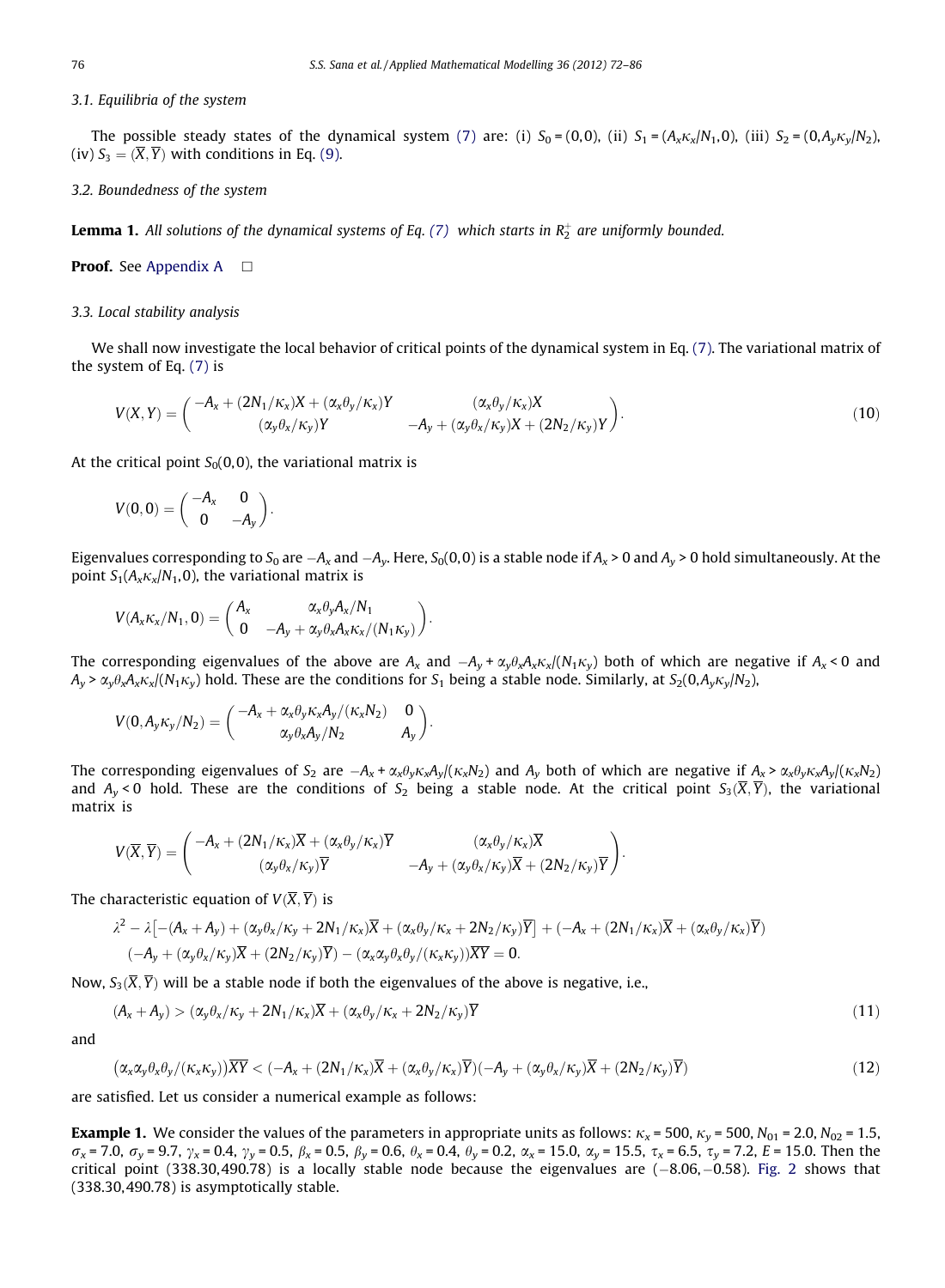<span id="page-5-0"></span>

Fig. 2. Critical points of Example 1.

## 3.4. Global stability analysis

We shall study global stability of the system of Eq. [\(7\)](#page-2-0) by considering a suitable Lyapunov function

$$
F(X,Y) = \left[ (X - \overline{X}) - \overline{X} \ln(X/\overline{X}) \right] + h \left[ (Y - \overline{Y}) - \overline{Y} \ln(Y/\overline{Y}) \right],
$$

where h is a suitable positive constant to be determined later.  $F(\overline{X}, \overline{Y})$  is zero at the equilibrium point  $(\overline{X}, \overline{Y})$  and is positive for all other values of  $(X, Y) \in R_2^+$ . The time derivative of F along the trajectories of Eq. [\(7\)](#page-2-0) is

$$
\dot{F} = \left(\frac{X - \overline{X}}{X}\right)\dot{X} + h\left(\frac{Y - \overline{Y}}{Y}\right)\dot{Y} = (X - \overline{X})(-A_x + (N_1/\kappa_x)X + (\alpha_x\theta_y/\kappa_x)Y) + h(Y - \overline{Y})(-A_y + (\alpha_y\theta_x/\kappa_y)X + (N_2/\kappa_y)Y)
$$
  
=  $(N_1/\kappa_x)(X - \overline{X})^2 + (\alpha_x\theta_y/\kappa_x + \alpha_y\theta_x/\kappa_y)(X - \overline{X})(Y - \overline{Y}) + (N_2/\kappa_y)(Y - \overline{Y})^2$ , where  $h = 1$ ,  
=  $[X - \overline{X}, Y - \overline{Y}]^T P[X - \overline{X}, Y - \overline{Y}],$ 

where

$$
P = \begin{pmatrix} (N_1/\kappa_x) & (1/2)(\alpha_x \theta_y/\kappa_x + \alpha_y \theta_x/\kappa_y) \\ (1/2)(\alpha_x \theta_y/\kappa_x + \alpha_y \theta_x/\kappa_y) & (N_2/\kappa_y) \end{pmatrix}.
$$

The characteristic equation of the above matrix is

$$
\lambda^2 - \lambda (N_1/\kappa_x + N_2/\kappa_y) + (N_1N_2)/(\kappa_x \kappa_y) - (1/4)(\alpha_x \theta_y/\kappa_x + \alpha_y \theta_x/\kappa_y)^2 = 0.
$$

If the eigenvalues are negative, then the following inequalities must be satisfied so that  $\ddot F$  is negative. This means that

$$
(N_1/\kappa_x)+(N_2/\kappa_y)<0
$$

and

$$
(N_1N_2)/(\kappa_x\kappa_y)>(1/4)(\alpha_x\theta_y/\kappa_x+\alpha_y\theta_x/\kappa_y)^2
$$

must hold simultaneously. Therefore, the interior equilibrium point  $(\overline{X}, \overline{Y})$  is globally asymptotically stable if the above inequalities hold simultaneously. The critical point (338.30,490.78) of Example 1 is globally stable (see [Fig. 3](#page-6-0)) as the above inequalities hold.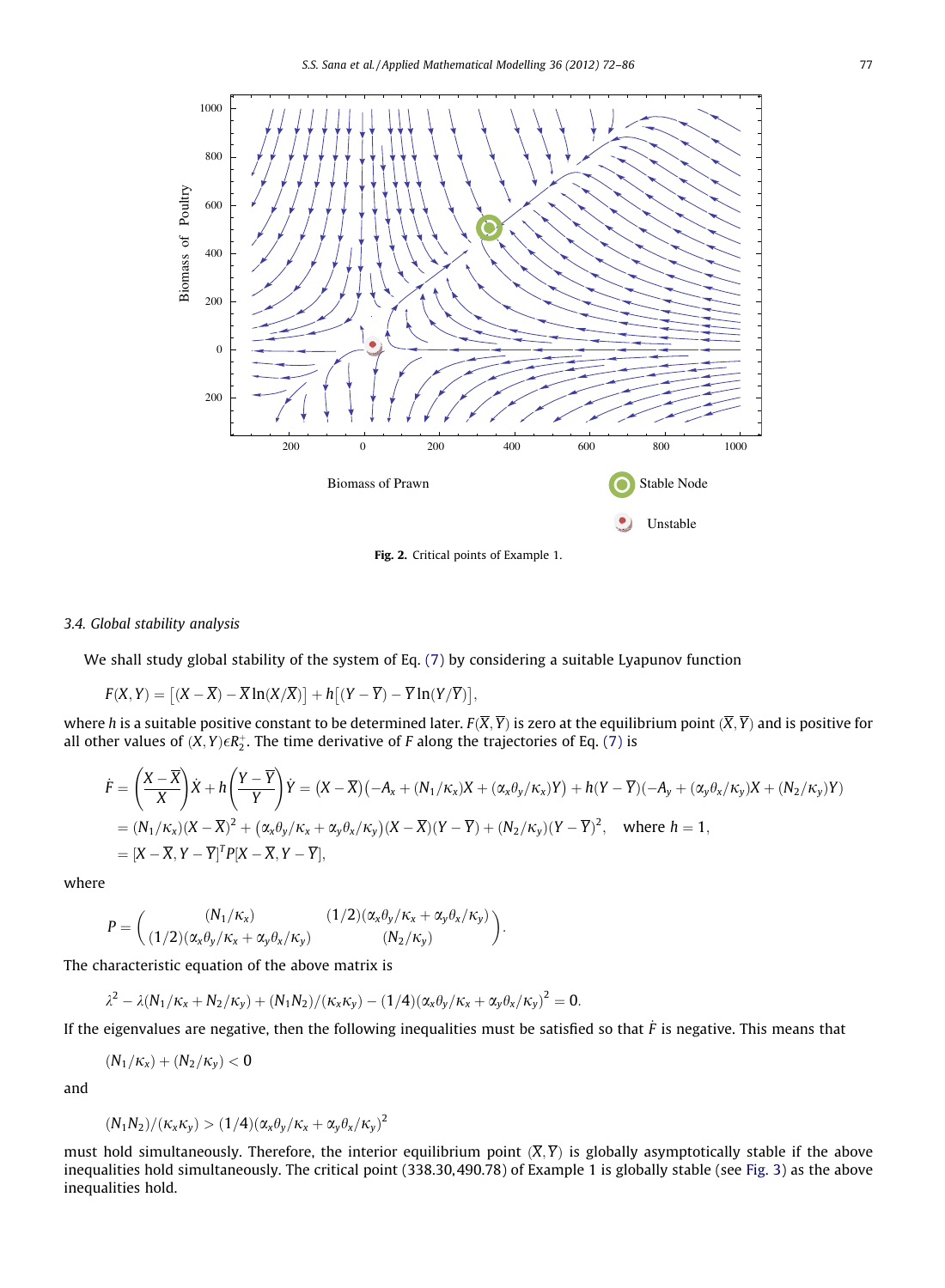<span id="page-6-0"></span>

Fig. 3. Global attractor of Example 3. Here, X represents Prawn and Y represents Broiler.

## 3.5. Bionomic equilibrium

The biological equilibrium is given by Eq. [\(8\)](#page-2-0) subject to the conditions [\(9\).](#page-3-0) The economic equilibrium exists when total revenue earned by selling the harvested biomass equals the total system cost. Here, we consider that the reasonable cost per unit effort is

$$
(X,Y)=\xi_xX+\xi_yY,
$$

where ( $\xi_x, \xi_y$ ) cost per unit biomass of (X,Y) per unit effort like bedding and medicinal costs, etc. Then the revenue at any time is given by

$$
\pi(X, Y, E) = p_x h_x + p_y h_y - C_1 N_{01} X - C_2 N_{02} Y - (\xi_x X + \xi_y Y) E
$$
  
=  $p_x (\beta_x X + E \gamma_x X) + p_y (\beta_y Y + E \gamma_y Y) - C_1 N_{01} X - C_2 N_{02} Y - (\xi_x X + \xi_y Y) E$   
=  $E[p_x \gamma_x X + p_y \gamma_y Y - \xi_x X - \xi_y Y] + [p_x \beta_x X + p_y \beta_y Y - C_1 N_{01} X - C_2 N_{02} Y]$   
=  $E[(p_x \gamma_x - \xi_x) X + (p_y \gamma_y - \xi_y) Y] + [(p_x \beta_x - C_1 N_{01}) X + (p_y \beta_y - C_2 N_{02}) Y].$ 

For economic equilibrium,  $\pi$  = 0 implies

$$
E = \frac{(p_x \beta_x - C_1 N_{01})X + (p_y \beta_y - C_2 N_{02})Y}{-(p_x \gamma_x - \zeta_x)X - (p_y \gamma_y - \zeta_y)Y}.
$$
\n(13)

For biological equilibrium,  $\dot{X} = 0 = \dot{Y}$  is attained at  $(\overline{X}, \overline{Y})$  of Eq. [\(8\)](#page-2-0) under the constraints given in Eq. [\(9\).](#page-3-0) Now, substituting  $(\overline{X}, \overline{Y})$  from Eq. [\(8\)](#page-2-0) in Eq. [\(15\)](#page-7-0), we have

$$
G_1 E^2 + G_2 E + G_3 = 0 \ \to \ E = [-G_2 \pm \sqrt{G_2^2 - 4 G_1 G_3}]/2 G_1,
$$

where

$$
G_1 = (p_x \gamma_x - \xi_x)(\gamma_x \kappa_x N_2 - \gamma_y \kappa_y \alpha_x \theta_y) + (p_y \gamma_y - \xi_y)(\gamma_y \kappa_y N_1 - \gamma_x \kappa_x \alpha_y \theta_x),
$$
  

$$
G_2 = (p_x \gamma_x - \xi_x)(\beta_x + \theta_y - \sigma_x) \kappa_x N_2 - (\beta_x + \theta_y - \sigma_x) \kappa_x N_3 + (p_x \beta_y - \sigma_x) \kappa_x N_4 + (p_y \beta_y - \sigma_x) \kappa_x N_5 + (p_y \gamma_y - \sigma_x) \kappa_x N_6 + (p_y \gamma_y - \sigma_x) \kappa_x N_7 + (p_y \gamma_y - \sigma_x) \kappa_x N_8 + (p_y \gamma_y - \sigma_x) \kappa_x N_9 + (p_y \gamma_y - \sigma_x) \kappa_x N_9 + (p_y \gamma_y - \sigma_x) \kappa_x N_9 + (p_y \gamma_y - \sigma_x) \kappa_x N_9 + (p_y \gamma_y - \sigma_x) \kappa_x N_9 + (p_y \gamma_y - \sigma_x) \kappa_x N_9 + (p_y \gamma_y - \sigma_x) \kappa_x N_9 + (p_y \gamma_y - \sigma_x) \kappa_x N_9 + (p_y \gamma_y - \sigma_x) \kappa_x N_9 + (p_y \gamma_y - \sigma_x) \kappa_x N_9 + (p_y \gamma_y - \sigma_x) \kappa_x N_9 + (p_y \gamma_y - \sigma_x) \kappa_x N_9 + (p_y \gamma_y - \sigma_x) \kappa_x N_9 + (p_y \gamma_y - \sigma_x) \kappa_x N_9 + (p_y \gamma_y - \sigma_x) \kappa_x N_9 + (p_y \gamma_y - \sigma_x) \kappa_x N_9 + (p_y \gamma_y - \sigma_x) \kappa_x N_9 + (p_y \gamma_y - \sigma_x) \kappa_x N_9 + (p_y \gamma_y - \sigma_x) \kappa_x N_9 + (p_y \gamma_y - \sigma_x) \kappa_x N_9 + (p_y \gamma_y - \sigma_x) \kappa_x N_9 + (p_x \gamma_y - \sigma_x) \kappa_x N_9 + (p_y \gamma_y - \sigma_x) \kappa_x N_9 + (p_x \gamma_y - \sigma_x) \kappa_x N_9 + (p_x \gamma_y - \sigma_x) \kappa_x N_9 + (p_x \gamma_y - \sigma_x) \kappa_x N_9 + (p_x \gamma_y - \sigma_x) \kappa_x N_9 + (p_x \gamma_y - \sigma
$$

$$
G_2 = (p_x\gamma_x - \xi_x)\{(\beta_x + \theta_x - \sigma_x)\kappa_x N_2 - (\beta_y + \theta_y - \sigma_y)\kappa_y \alpha_x \theta_y\} + (p_x\beta_x - C_1N_{01})(\gamma_x\kappa_x N_2 - \gamma_y\kappa_y \alpha_x \theta_y) + (p_y\gamma_y - \xi_y)\{(\beta_y + \theta_y - \sigma_y)\kappa_y N_1 - (\beta_x + \theta_x - \sigma_x)\kappa_x \alpha_y \theta_x\} + (p_y\beta_y - C_2N_{02})(\gamma_y\kappa_y N_1 - \gamma_x\kappa_x \alpha_y \theta_x)
$$

and

$$
G_3 = (p_x \beta_x - C_1 N_{01}) \{ (\beta_x + \theta_x - \sigma_x) \kappa_x N_2 - (\beta_y + \theta_y - \sigma_y) \kappa_y \alpha_x \theta_y \} + (p_y \beta_y - C_2 N_{02}) \{ (\beta_y + \theta_y - \sigma_y) \kappa_y N_1 - (\beta_x + \theta_x - \sigma_x) \kappa_x N_2 \}.
$$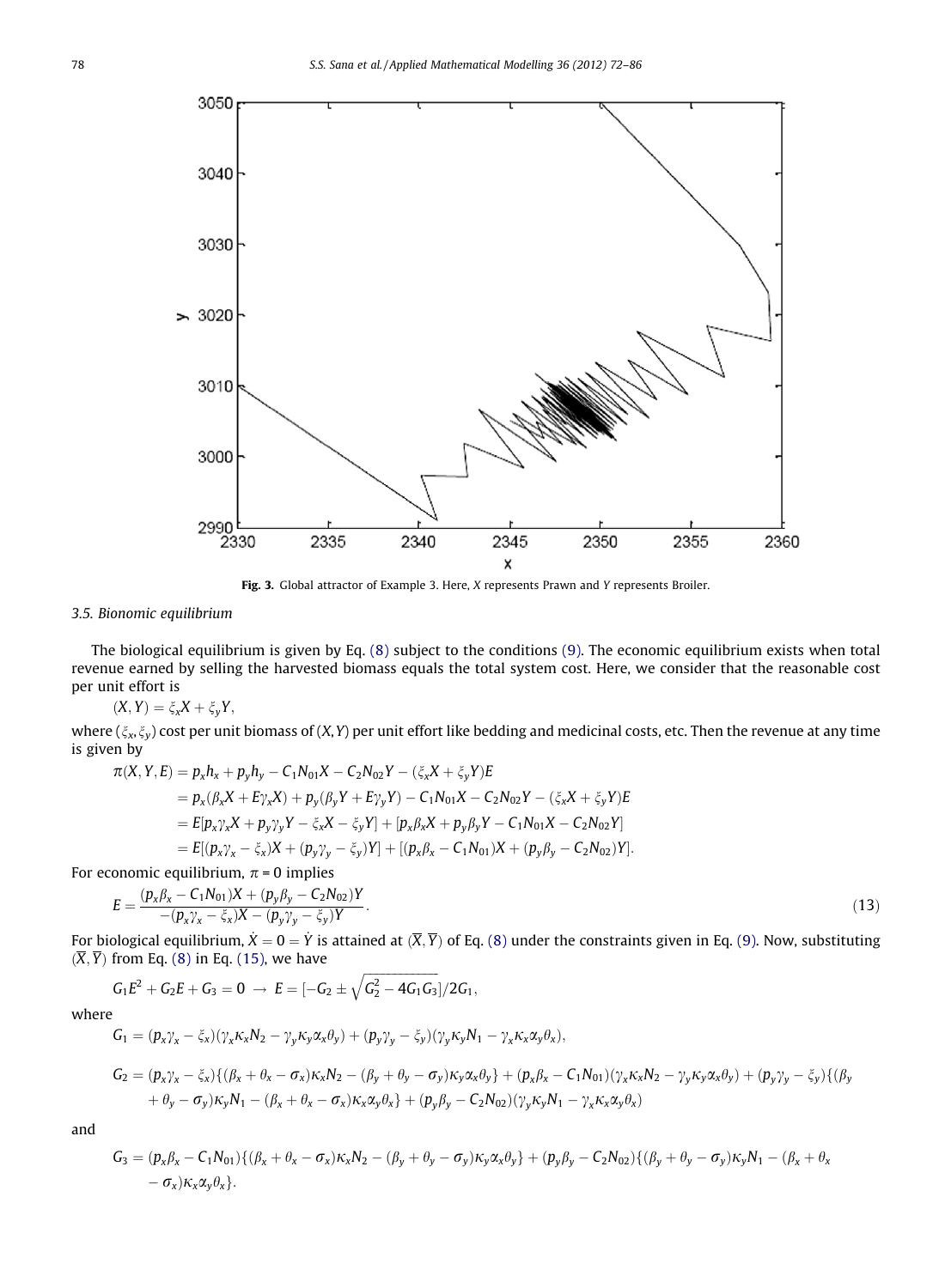<span id="page-7-0"></span>Here,  $[-G_2\pm\sqrt{G_2^2-4G_1G_3}]/G_1>0$  must hold for feasibility of the model, i.e.,  $E$  > 0. Let us consider a numerical example as follows:

**Example 2.** We consider the values of the parameters in appropriate units as follows:  $\kappa_x = 500$ ,  $\kappa_y = 500$ ,  $N_{01} = 2.0$ ,  $N_{02} = 1.5$ ,  $\sigma_x$  = 7.0,  $\sigma_y$  = 9.7,  $\gamma_x$  = 0.4,  $\gamma_y$  = 0.5,  $\beta_x$  = 0.5,  $\beta_y$  = 0.6,  $\theta_x$  = 0.4,  $\theta_y$  = 0.2,  $\alpha_x$  = 15.0,  $\alpha_y$  = 15.5,  $\tau_x$  = 6.5,  $\tau_y$  = 7.2,  $C_1$  = \$0.3,  $C_2$  = \$0.2,  $\xi_x$  = \$3.5,  $\xi_y$  = \$2.0,  $p_x$  = \$7.0,  $p_y$  = \$4.0. Then the critical point  $(\overline{X} = 2214.89, \overline{Y} = 2839.01, \overline{E} = 8.0)$  is a locally as well as a globally stable node because the eigenvalues are (–48.65,–3.64). The bionomic equilibrium of the system is attained at  $(\overline{X} = 2214.89, \overline{Y} = 2839.01).$ 

## 3.6. Optimal harvesting policy

The net profit of the project, including inflation and time value of money, is

$$
J = \int_0^\infty \pi(X, Y, E)e^{-\delta t}dt,\tag{14}
$$

where  $\delta$  = r – i, r is rate of inflation per unit dollar per unit time and i is the rate of interest per unit time. Now our objective is to maximize J subject to the state Eq. [\(7\),](#page-2-0) using Pontryagin's maximum principle. The control variable  $E(t)$  is subject to the constraint  $0 \le E(t) \le E_{max}$ ,  $E_{max}$  being a feasible upper limit for the harvesting effort. The Hamiltonian of the problem is

$$
H = \left[ p_x(E\gamma_x X + \beta_x X) + p_y(E\gamma_y Y + \beta_y Y) - C_1 N_{01} X - C_2 N_{02} Y - (\xi_x X + \xi_y Y) E \right] e^{-\delta t} + \lambda_1(t) \left[ -A_x X + (N_1/\kappa_x) X^2 + (\alpha_x \theta_y/\kappa_x) XY \right] + \lambda_2(t) B \left[ -A_y Y + (\alpha_y \theta_x/\kappa_y) XY + (N_2/\kappa_y) Y^2 \right] = \left[ (p_x \beta_x - C_1 N_{01}) X + (p_y \beta_y - C_2 N_{02}) Y \right] e^{-\delta t} + \lambda_1(t) \left[ -( \beta_x + \theta_x - \sigma_x) X + (N_1/\kappa_x) X^2 + (\alpha_x \theta_y/\kappa_x) XY \right] + \lambda_2(t) \left[ -( \beta_y + \theta_y - \sigma_y) Y + (\alpha_y \theta_x/\kappa_y) XY + (N_2/\kappa_y) Y^2 \right] + \text{Max}_{[0 \leq E(t) \leq E_{max}]} \left[ \left\{ (p_x \gamma_x - \xi_x) X + (p_y \gamma_y - \xi_y) Y \right\} e^{-\delta t} - \gamma_x \lambda_1(t) X - \gamma_y \lambda_2(t) Y \right] E(t), \tag{15}
$$



Fig. 4. Critical points of Example 3.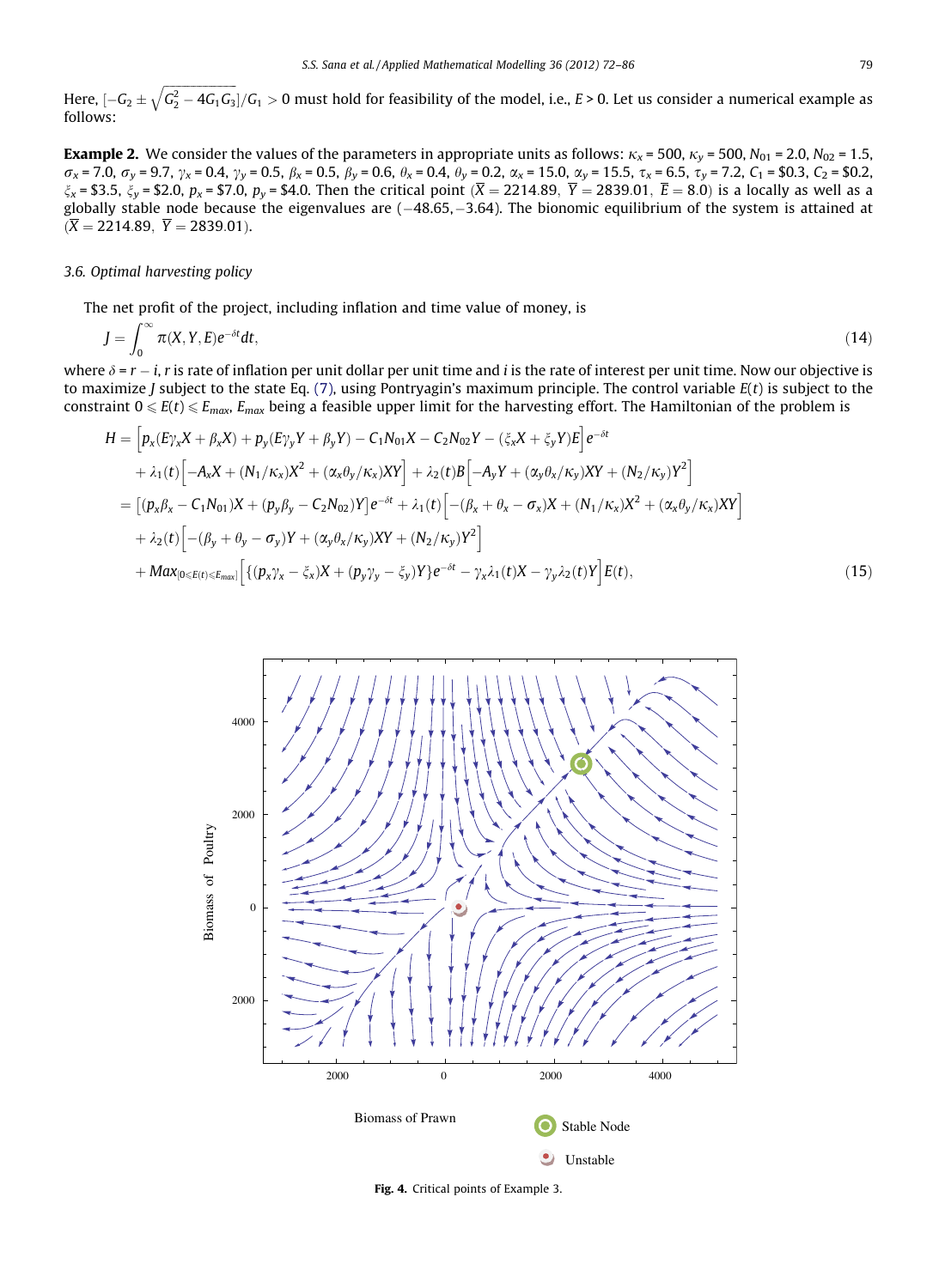<span id="page-8-0"></span>

Fig. 6. Growth rate of Prawn versus time.

where  $\lambda_1(t)$  and  $\lambda_2(t)$  are adjoint variables. The control variable  $E(t)$  is linear in Hamiltonian function H. Therefore, optimal control will be a combination of bang-bang control and singular control. The optimal control  $E(t)$  which maximizes H must satisfy the following conditions:

$$
E = \begin{pmatrix} E_{max}, & \text{while } (\gamma_x \lambda_1 X + \gamma_y \lambda_2 Y) e^{\delta t} < (p_x \gamma_x - \xi_x) X + (p_y \gamma_y - \xi_y) Y \\ 0, & \text{while } (\gamma_x \lambda_1 X + \gamma_y \lambda_2 Y) e^{\delta t} > (p_x \gamma_x - \xi_x) X + (p_y \gamma_y - \xi_y) Y \\ \text{see below,} & \text{while } (\gamma_x \lambda_1 X + \gamma_y \lambda_2 Y) e^{\delta t} = (p_x \gamma_x - \xi_x) X + (p_y \gamma_y - \xi_y) Y \end{pmatrix},
$$

For singular control, we have  $\partial H/\partial E = 0$ . This gives

$$
\left[ (p_x \gamma_x - \xi_x) X + (p_y \gamma_y - \xi_y) Y \right] e^{-\delta t} = \lambda_1 \gamma_x X + \lambda_2 \gamma_y Y. \tag{16}
$$

The adjoint equations are

$$
\frac{d\lambda_1}{dt} = -\frac{\partial H}{\partial X} \tag{17}
$$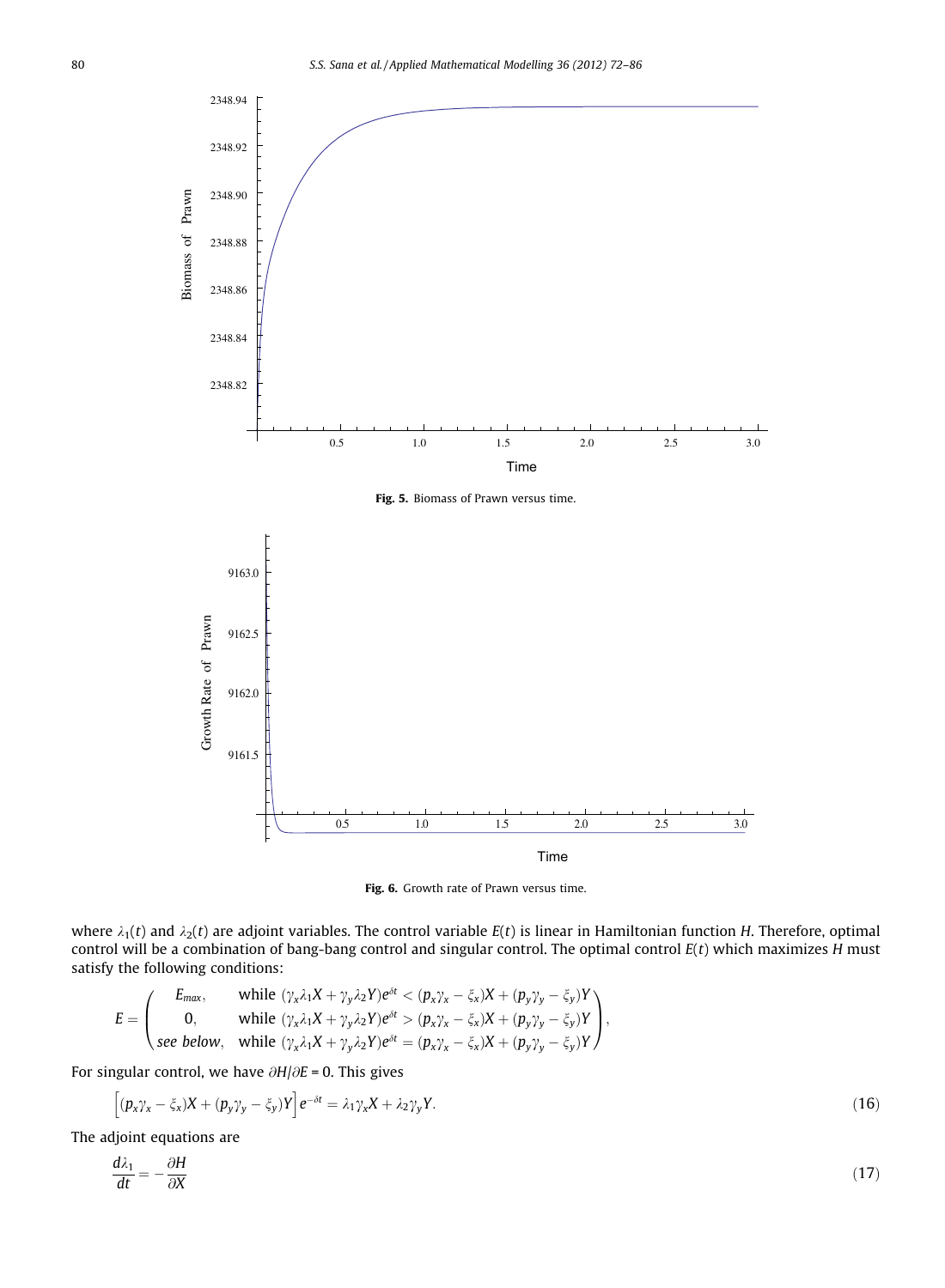<span id="page-9-0"></span>

Fig. 7. Harvest rate of Prawn versus time.



Fig. 8. Biomass of Poultry versus time.

$$
\frac{d\lambda_2}{dt} = -\frac{\partial H}{\partial Y}.\tag{18}
$$

Our aim is to determine optimal equilibrium solution of the system so that we have

$$
E = \left[ (N_1/\kappa_x)X + (\alpha_x \theta_y/\kappa_x)Y - \beta_x - \theta_x + \sigma_x \right] / \gamma_x = \left[ (\alpha_y \theta_x/\kappa_y)X + (N_2/\kappa_y)Y - \beta_y - \theta_y + \sigma_y \right] / \gamma_y.
$$
\n(19)

Solving Eqs. [\(17\) and \(18\)](#page-8-0) (see Appendix B), we have

$$
\lambda_1(t) = \frac{Q_1}{\delta^2 + \psi_1 \delta + \psi_2} e^{-\delta t} \tag{20}
$$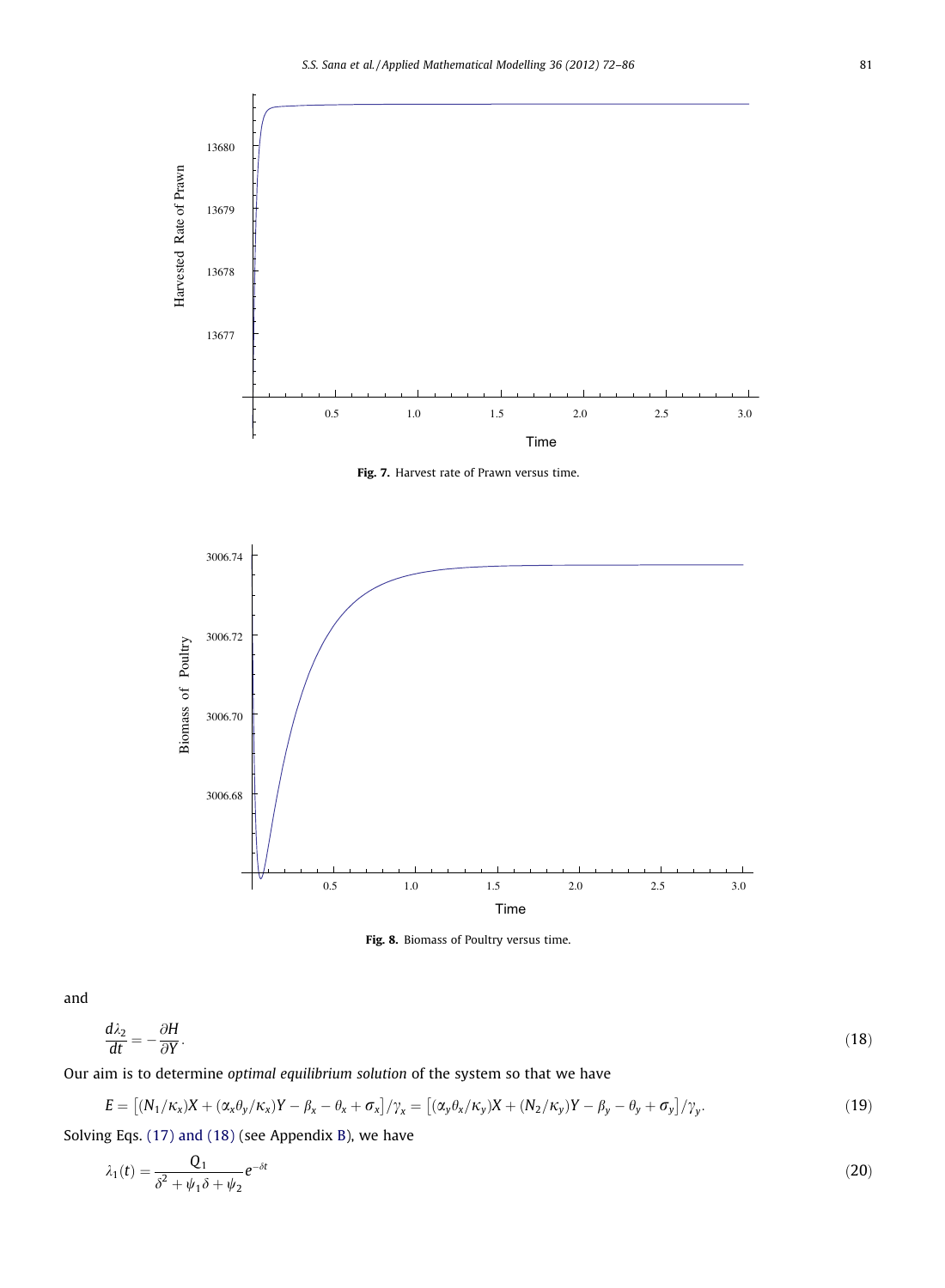<span id="page-10-0"></span>
$$
\lambda_2(t) = \frac{Q_2}{\delta^2 + \psi_1 \delta + \psi_x} e^{-\delta t},\tag{21}
$$

where

$$
\psi_1=(A_x+A_y)-(2N_1/\kappa_x+\alpha_y\theta_x/\kappa_y)X-(2N_2/\kappa_y+\alpha_x\theta_y/\kappa_x)Y>0, \text{ by virtue of Eq. (11);}
$$

- $\psi_2 = -[(\alpha_x\alpha_y\theta_x\theta_y)/(\kappa_x\kappa_y)]XY + (-A_x + (2N_1/\kappa_x)X + (\alpha_x\theta_y/\kappa_x)Y) \times (-A_y + (\alpha_y\theta_x/\kappa_y)X + (2N_2/\kappa_y)Y) > 0$ by virtue of Eq.  $(12)$ ,
- $Q_1 = (\alpha_y \theta_x/\kappa_y) Y \{ (p_y \beta_y C_2 N_{02}) + E(p_y \gamma_y \xi_y) \} \{-A_y + (\alpha_y \theta_x/\kappa_y) X + (2N_2/\kappa_y) Y \} \times \{ (p_x \beta_x C_1 N_{01}) + E(p_x \gamma_x \xi_x) \}$  $+ \delta \{ (p_x \beta_x - C_1 N_{01}) + E (p_x \gamma_x - \xi_x) \}$



Fig. 9. Growth rate of Poultry versus time.



Fig. 10. Harvested rate of Poultry versus time.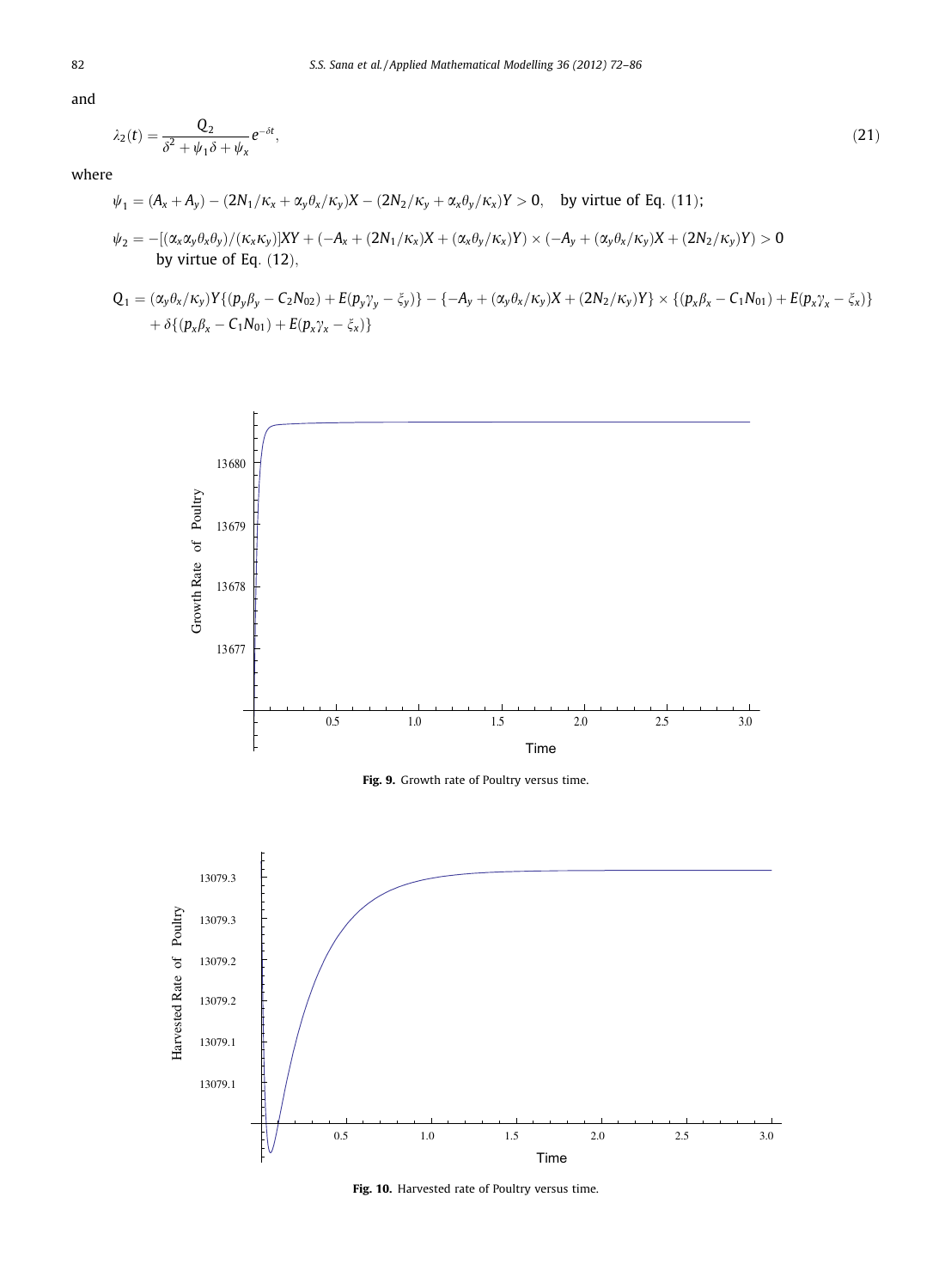<span id="page-11-0"></span>
$$
Q_2 = (\alpha_x \theta_y / \kappa_x) X \{ (p_x \beta_x - C_1 N_{01}) + E(p_x \gamma_x - \xi_x) \} - \{-A_x + (\alpha_x \theta_y / \kappa_x) Y + (2N_1 / \kappa_x) X \} \times \{ (p_y \beta_y - C_2 N_{02}) + E(p_y \gamma_y - \xi_y) \} + \delta \{ (p_y \beta_y - C_2 N_{02}) + E(p_y \gamma_y - \xi_y) \}.
$$

Substituting  $\lambda_1(t)$  and  $\lambda_2(t)$  in Eq. [\(18\)](#page-9-0), we have

$$
[(p_x\gamma_x - \xi_x)X + (p_y\gamma_y - \xi_y)Y] = \left[\frac{Q_1\gamma_x X}{\delta^2 + \psi_1 \delta + \psi_2}\right] + \left[\frac{Q_2\gamma_y Y}{\delta^2 + \psi_1 \delta + \psi_2}\right].
$$
\n(22)

Now, solving Eqs. [\(19\) and \(22\),](#page-9-0) we have the optimal equilibrium solution  $(\overline{X}, \overline{Y}, \overline{E})$ . Let us consider a numerical example as follows.

**Example 3.** We consider the values of the parameters in appropriate units as follows:  $\kappa_x$  = 500,  $\kappa_y$  = 500, N<sub>01</sub> = 2.0, N<sub>02</sub> = 1.5,  $\sigma_x$  = 7.0,  $\sigma_y$  = 9.7,  $\gamma_x$  = 0.4,  $\gamma_y$  = 0.5,  $\beta_x$  = 0.5,  $\beta_y$  = 0.6,  $\theta_x$  = 0.4,  $\theta_y$  = 0.2,  $\alpha_x$  = 15.0,  $\alpha_y$  = 15.5,  $\tau_x$  = 6.5,  $\tau_y$  = 7.2,  $C_1$  = \$0.3,  $C_2$  = \$0.2,  $\xi_x = $0.5$ ,  $\xi_y = $1.0$ ,  $p_x = $10.0$ ,  $p_y = $5.0$ ,  $r = 16\%$ ,  $i = 11\%$ ,  $\delta = 0.05$ . Then the optimal critical point  $\overline{(X} = 2348.94, \overline{Y} = 3006.74, \overline{E} = 7.5)$  is locally as well as globally stable node because the eigenvalues are (-51.55,-3.86). [Fig. 3 and 4](#page-6-0) show that the above critical point is a globally stable node. The on-hand stock (see [Fig. 5](#page-8-0)) growth rate (see [Fig. 6\)](#page-8-0) and harvesting rate (see [Fig. 7\)](#page-9-0) of prawn are asymptotically stable. Similarly, The on-hand stock (see [Fig. 8](#page-9-0)), growth rate (see [Fig. 9\)](#page-10-0) and harvesting rate (see [Fig. 10\)](#page-10-0) of poultry birds are asymptotically stable.

## 4. Discussion

The present model is a combined project of prawn fishery and poultry of birds. The motivation behind the concept is the use of deteriorated prawn (mainly shrimp) as the nutrient for poultry and after conversion of poultry litter (a brood of annimals), the excreta of birds and dead birds can be used as nutrient of fishery.

From the analysis of the model, the following factors can be summerized as follows.

- 1. The growth rates of prawn and birds in poultry are considered as functions of available nutrients and volume of on-hand biomasses simultaneously.
- 2. The existence of local stability and global stability validates the model and the phase portrait also shows that it is a node. It confirms the fact that the nutrients of fishery and poultry are interconnected.
- 3. The bionomic (biological as well as ecconomic) equilibria of the exploited system have been estblished through a numerical example.
- 4. The optimal harvest policy is analysed invoking Pontryagin's maximal principle, subject to the state equations and the control constraints. The optimal equilibrium solution is obtained by a suitable and realistic numerical example. It is found that the shadow prices remain constant over time in optimal equilibrium when they satisfy the transversality condition.

The present model is unique in many ways. The unique features of the model are outlined below:

- (i) The relationship between fishery and poultry through nutrients is established.
- (ii) Introduction of deterioration concept to the dynamical system is made here.
- (iii) Concept of inflation and time value of money is introduced.

This model can be investigated further considering the effect of time delay. The age structure of both the species without and with time delays, considering mature populations of harvesting, is also a good phenomenon to be considered further.

## Acknowledgements

The authors would like to express their gratitude to the editors and reviewers for their helpful suggestions and corrections to enhance the clarity of the present article.

## Appendix A

**Lemma 1.** All solutions of the dynamical system of Eq. [\(7\)](#page-2-0) which start in  $R_2^+$  are uniformly bounded.

Proof. Let us consider the function

$$
U(X,Y) = X + \frac{1}{\ell}Y,\tag{23}
$$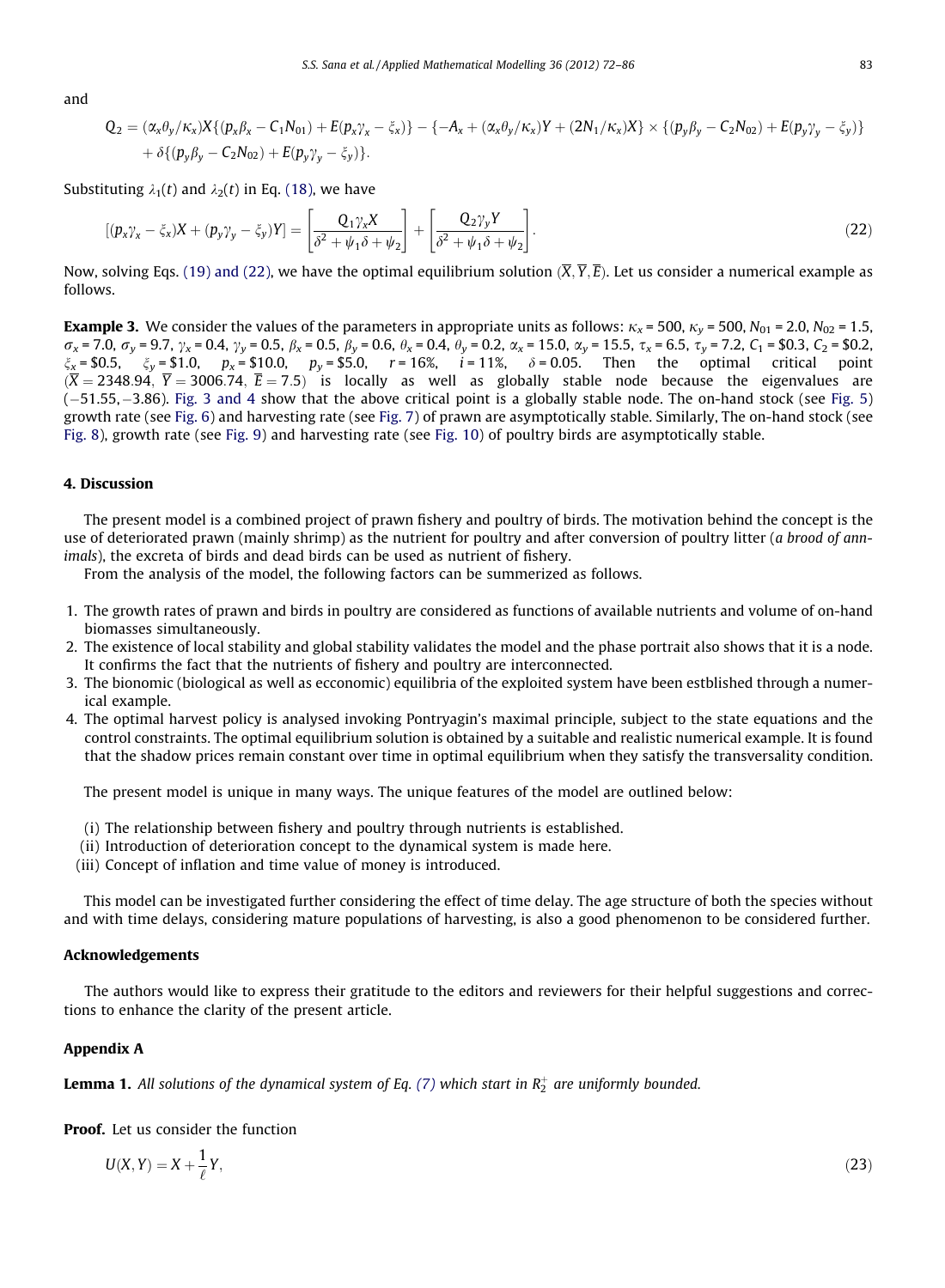<span id="page-12-0"></span>where  $\ell$  is a positive constant.

The time derivative of Eq. [\(23\)](#page-11-0) is

$$
\dot{U} = \dot{X} + \frac{1}{\ell} \dot{Y} = X(-A_x + (N_1/\kappa_x)X + (\alpha_x \theta_y/\kappa_x)Y) + \frac{1}{\ell}Y(-A_y + (\alpha_y \theta_x/\kappa_y)X + (N_2/\kappa_y)Y).
$$

For each  $s > 0$ , we obtain

$$
\dot{U} + sU = X(-A_x + (N_1/\kappa_x)X + (\alpha_x \theta_y/\kappa_x)Y) + \frac{1}{\ell}Y(-A_y + (\alpha_y \theta_x/\kappa_y)X + (N_2/\kappa_y)Y) + sX + \frac{s}{\ell}Y
$$
  
=  $(N_1/\kappa_x)X^2 + (N_2/(\ell\kappa_y))Y^2 + (\alpha_x \theta_y/\kappa_x + \alpha_y \theta_x/(\ell\kappa_y))XY + (-A_x + s)X + (-A_y + s)Y/\ell$   
=  $\tilde{a}w_1^2 + \tilde{b}w_2^2 + \hat{c}w_1 + \hat{d}w_2$ ,

where

$$
\begin{aligned}\n(\mathbf{w}_1, \mathbf{w}_2) &\equiv (X\cos\phi - Y\sin\phi, X\sin\phi + Y\cos\phi), \\
\phi &= \frac{1}{2}\tan^{-1}\left(\frac{\kappa_x N_2 - \ell\kappa_y N_1}{\ell\alpha_x \theta_y \kappa_y + \alpha_y \theta_x \kappa_x}\right), \\
\hat{a} &= [(\ell\kappa_y N_1 + N_2 \kappa_x) + (\ell N_1 \kappa_y - N_2 \kappa_x) \cos 2\phi - (\ell\kappa_y \alpha_x \theta_y + \alpha_y \kappa_x \theta_x) \sin 2\phi]/(2\ell\kappa_x \kappa_y), \\
\hat{b} &= [(\ell\kappa_y N_1 + N_2 \kappa_x) + (N_2 \kappa_x - \ell N_1 \kappa_y) \cos 2\phi + (\ell\kappa_y \alpha_x \theta_y + \alpha_y \kappa_x \theta_x) \sin 2\phi]/(2\ell\kappa_x \kappa_y), \\
\hat{c} &= (s - A_x) \cos\phi - \frac{1}{\ell} (s - A_y) \sin\phi, \\
\hat{d} &= (s - A_x) \sin\phi + \frac{1}{\ell} (s - A_y) \cos\phi.\n\end{aligned}
$$

Therefore,

$$
\begin{aligned}\n\dot{U} + sU &< |\hat{a}|\left(w_1 + \frac{|\hat{c}|}{2|\hat{a}|}\right)^2 + |\hat{b}|\left(w_2 + \frac{|\hat{d}|}{2|\hat{b}|}\right)^2 = |\hat{a}|\left(X\cos\phi - Y\sin\phi + \frac{|\hat{c}|}{2|\hat{a}|}\right)^2 + |\hat{b}|\left(X\sin\phi + Y\cos\phi + \frac{|\hat{d}|}{2|\hat{b}|}\right)^2 \\
&< |\hat{a}|\left(X + Y + \frac{|\hat{c}|}{2|\hat{a}|}\right)^2 + |\hat{b}|\left(X + Y + \frac{|\hat{d}|}{2|\hat{b}|}\right)^2 &< |\hat{a}|\left(L + \frac{|\hat{c}|}{2|\hat{a}|}\right)^2 + |\hat{b}|\left(L + \frac{|\hat{d}|}{2|\hat{b}|}\right)^2, \\
\text{where } L = L_1 + L_2 \quad \text{so that } 0 \le X \le L_1 \text{ and } 0 \le Y \le L_2 = \left(\sqrt{|\hat{a}|}L + \frac{|\hat{c}|}{2\sqrt{|\hat{a}|}}\right)^2 + \left(\sqrt{|\hat{b}|}L + \frac{|\hat{d}|}{2\sqrt{|\hat{b}|}}\right)^2 &< K,\n\end{aligned}
$$

.

where  $\sqrt{K/2} = Max \left[ \left( \sqrt{|\hat{a}|} L + \frac{|\hat{c}|}{2\sqrt{|\hat{a}|}} \right) \right]$  $\sqrt{2}$ ;  $\overline{a}$  $|\hat{\bm{b}}|$  $\sqrt{|\hat{b}|}L + \frac{|\hat{d}|}{\sqrt{2}}$  $\frac{|d|}{2\sqrt{|\hat{b}|}}$  $\begin{bmatrix} 1 & 1 \\ 1 & 1 \end{bmatrix}$ 

Applying the theory of differential inequality (Birkhoff and Rota [\[33\]\)](#page-14-0), we have

$$
0 < U(X,Y) < (K/s)(1-e^{-st}) + U(X(0),Y(0))e^{-st}.
$$
\n(24)

When  $t\to\infty$ , the above yields 0 < U < K/s. Therefore, all the solutions of Eq. [\(7\)](#page-2-0) that start in  $R_2^+$  are also confined to the region R where

$$
R = \{(X,Y)\epsilon R_2^+: U = (K/s) + \epsilon, \text{ for any } \epsilon > 0\}.
$$

Hence the proof.  $\Box$ 

## Appendix B

-

From Eqs. [\(17\) and \(18\)](#page-8-0), we have

$$
-\dot{\lambda}_1 = [(p_x \beta_x - C_1 N_{01}) + E(p_x \gamma_x - \xi_x)]e^{-\delta t} + \lambda_1[-A_x + (2N_1/\kappa_x)X + (\alpha_x \theta_y/\kappa_x)Y] + \lambda_2(\alpha_y \theta_x/\kappa_y)Y
$$
(25)

and

$$
\dot{\lambda}_2 = [ (p_y \beta_y - C_2 N_{02}) + E (p_y \gamma_y - \zeta_y)] e^{-\delta t} + \lambda_2 [-A_y + (2N_2/\kappa_y)Y + (\alpha_y \theta_x/\kappa_y)X] + \lambda_1 (\alpha_x \theta_y/\kappa_x)X. \tag{26}
$$

Eliminating  $\lambda_2$  from Eqs. (25) and (26), we have

$$
\ddot{\lambda}_1 - \psi_1 \dot{\lambda}_1 + \psi_2 \lambda_1 = Q_1 e^{-\delta t},\tag{27}
$$

where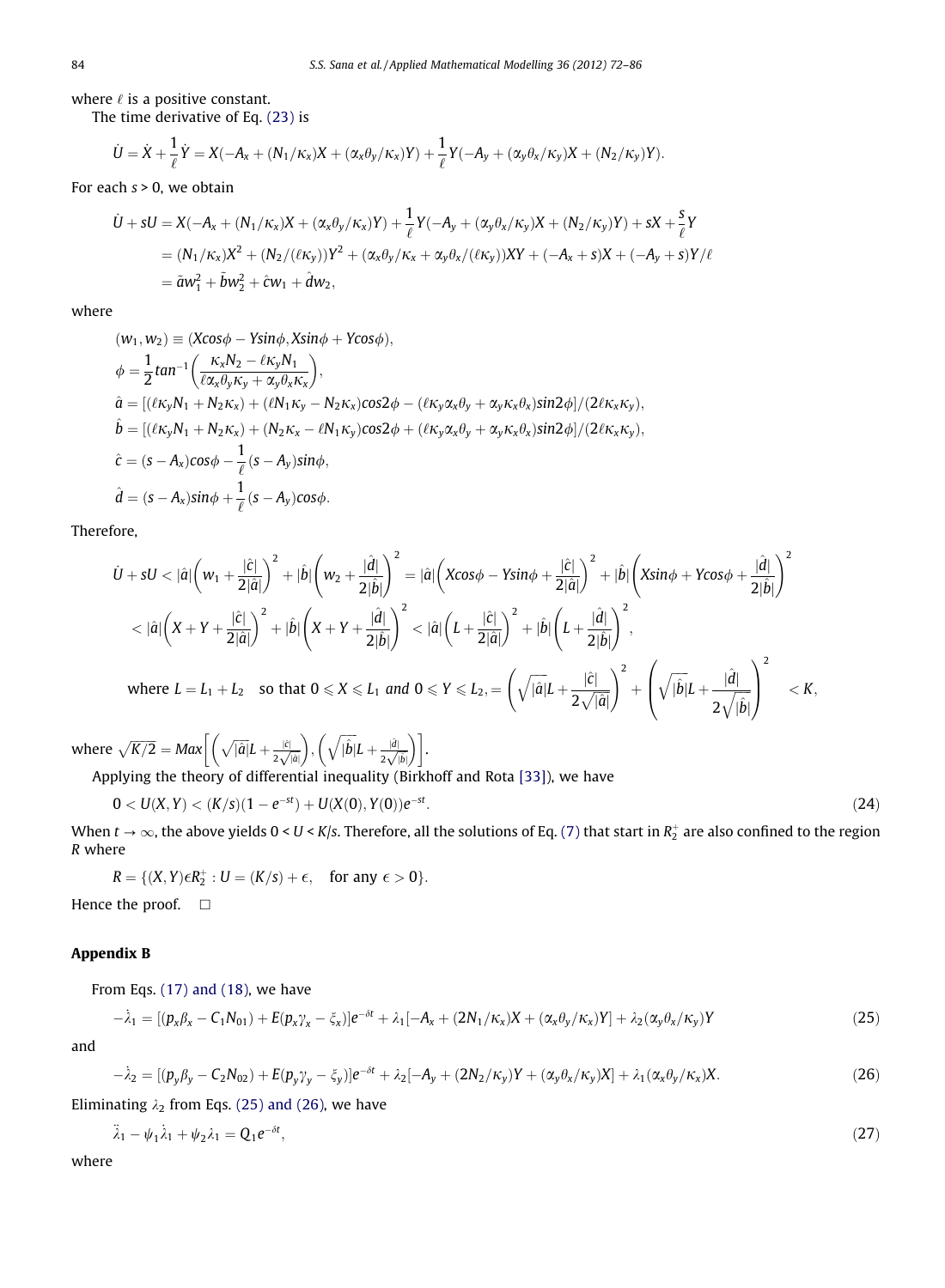<span id="page-13-0"></span>
$$
\psi_1=(A_x+A_y)-(2N_1/\kappa_x+\alpha_y\theta_x/\kappa_y)X-(2N_2/\kappa_y+\alpha_x\theta_y/\kappa_x)Y>0, \quad \text{by virtue of Eq. (11);}
$$

$$
\psi_2 = -[(\alpha_x \alpha_y \theta_x \theta_y) / (\kappa_x \kappa_y)]XY + (-A_x + (2N_1/\kappa_x)X + (\alpha_x \theta_y/\kappa_x)Y) \times (-A_y + (\alpha_y \theta_x/\kappa_y)X + (2N_2/\kappa_y)Y) > 0
$$
  
by virtue of Eq. (12)

$$
Q_1 = (\alpha_y \theta_x/\kappa_y) Y \{ (p_y \beta_y - C_2 N_{02}) + E(p_y \gamma_y - \xi_y) \} - \{-A_y + (\alpha_y \theta_x/\kappa_y) X + (2N_2/\kappa_y) Y \} \times \{ (p_x \beta_x - C_1 N_{01}) + E(p_x \gamma_x - \xi_x) \} + \delta \{ (p_x \beta_x - C_1 N_{01}) + E(p_x \gamma_x - \xi_x) \}.
$$

The auxiliary equation of Eq. [\(27\)](#page-12-0) is

$$
\mu^2 - \psi_1 \mu + \psi_2 = 0. \tag{28}
$$

The roots ( $\mu_1, \mu_2$ ) of Eq. (28) are positive because  $\psi_1$  and  $\psi_2$  are positive. Therefore, the solution of  $\lambda_1(t)$  is

$$
\lambda_1(t) = Ae^{\mu_1 t} + Be^{\mu_2 t} + \frac{Q_1}{\delta^2 + \psi_1 \delta + \psi_2} e^{-\delta t}.
$$

The shadow price  $\lambda_1(t)e^{\delta t}$  remains bounded as  $t \to \infty$  if and only if  $A = 0 = B$  and then

$$
\lambda_1(t) = \frac{Q_1}{\delta^2 + \psi_1 \delta + \psi_2} e^{-\delta t}.\tag{29}
$$

Similarly, we have

$$
\lambda_2(t) = \frac{Q_2}{\delta^2 + \psi_1 \delta + \psi_2} e^{-\delta t},\tag{30}
$$

where

$$
Q_2 = (\alpha_x \theta_y / \kappa_x) X \{ (p_x \beta_x - C_1 N_{01}) + E(p_x \gamma_x - \xi_x) \} - \{-A_x + (\alpha_x \theta_y / \kappa_x) Y + (2N_1 / \kappa_x) X \} \times \{ (p_y \beta_y - C_2 N_{02}) + E(p_y \gamma_y - \xi_y) \} + \delta \{ (p_y \beta_y - C_2 N_{02}) + E(p_y \gamma_y - \xi_y) \}.
$$

#### References

- [1] C.W. Clark, Mathematical Bioeconomics: The Optimal Management of Renewable Resources, Wiley, New York, 1985.
- [2] G.F. Gause, La Theorie de la vie, Hermann, Paris, 1935.
- [3] K.S. Chaudhuri, A bioeconomic model of harvesting a multispecies fishery, Ecol. Model. 32 (1986) 267–279.
- [4] D.L. Ragozin, G. Brown, Harvest policies and nonmarket valuation in a predator-prey system, J. Environ. Econ. Manage. 37 (1985) 129–150.
- [5] M. Mesterton-Gibbons, On the optimal policy for combining harvesting of predator and prey, Nat. Resour. Model. 3 (1988) 63–90.
- [6] M. Mesterton-Gibbons, A technique for finding optimal two-species harvesting policies, Ecol. Model. 92 (1996) 235–244.
- [7] K.S. Chaudhuri, S. Saha Ray, On the combined harvesting of a prey–predator system, J. Biol. Syst. 4 (1996) 373–389.
- [8] P. Hoagland, D. Jin, A model of bycatch involving a passive use stock, Marine Resour. Econ. 12 (1997) 11–28.
- [9] P. Hoagland, D. Jin, H. Kite-Powell, The optimal allocation of ocean space: aquaculture and wild harvest fisheries, Marine Resour. Econ. 18 (2003) 129– 147.
- [10] D. Jin, P. Hoagland, T.M. Dalton, Linking economic and ecological models for a marine ecosystem, Ecol. Econ. 46 (2003) 367–385.
- [11] G.E. Herrera, Benefits of spatial regulation in a multispecies system, Marine Resour. Econ. 21 (2006) 63–79.
- [12] D. Purohit, K.S. Chaudhuri, Nonselective harvesting of two competing fish species: a dynamic reaction model, Int. J. Comput. Appl. Math. 2 (2007) 191– 208.
- [13] S.K. Goyal, B.C. Giri, Recent trends in modeling of deterioration in inventory: an invited review, Eur. J. Oper. Res. 134 (2001) 1–16.
- [14] H.M. Wee, Deterministic lot-size inventory model for deteriorating items with shortages and a declining market, Comput. Oper. Res. 22 (1995) 345– 356.
- [15] H.M. Wee, Deteriorating inventory model with quantity discount, pricing and partial back-ordering, Int. J. Prod. Econ. 59 (1999) 511–518.
- [16] L.E. Cardenas-Barron, Observation on: economic production quantity model for items with imperfect quality, Int. J. Prod. Econ. 67 (2000) 201. [17] S.K. Goyal, L.E. Cardenas-Barron, Note on: economic production quantity model for items with imperfect quality – a practical approach, Int. J. Prod.
- Econ. 77 (2002) 85–87. [18] S. Khanra, K.S. Chaudhuri, A note on an order-level inventory model for a deteriorating item with time-dependent quadratic demand, Comput. Oper. Res. 30 (2003) 1901–1916.
- [19] S. Sana, K.S. Chaudhuri, On a volume flexible production policy for a deteriorating item with stock-dependent demand rate, Nonlinear Phenom. Complex Syst. 7 (2004) 61–68.
- [20] S. Mukhopadhyay, R.N. Mukherjee, K.S. Chaudhuri, Joint pricing and ordering policy for a deteriorating inventory, Comput. Ind. Eng. 47 (2004) 339– 349.
- [21] S. Mukhopadhyay, R.N. Mukherjee, K.S. Chaudhuri, An EOQ model with two-parameter Weibull distribution deterioration and price-dependent demand, Int. J. Math. Edu. Sci. Technol. 36 (2005) 25–33.
- [22] S.K. Ghosh, K.S. Chaudhuri, An EOQ model with a quadratic demand, time-proportional deterioration and shortages in all cycles, Int. J. Syst. Sci. 37 (2006) 663–672.
- [23] J.A. Buzacott, Economic order quantities with inflation, Oper. Res. Quart. 26 (1975) 553–558.
- [24] H. Beirman, J. Thomas, Inventory decisions under inflationary condition, Decision Sci. 8 (1977) 151–155.
- [25] R.B. Misra, A study of inflationary effects on inventory systems, Logist. Spectrum 9 (1975) 260–268.
- [26] R.B. Misra, A note on optimal inventory management under inflation, Naval Res. Logist. Quart. 26 (1979) 161–165.
- [27] S.C. Aggarwal, Purchase-inventory decision models for inflationary conditions, Interfaces 11 (1981) 18–23.